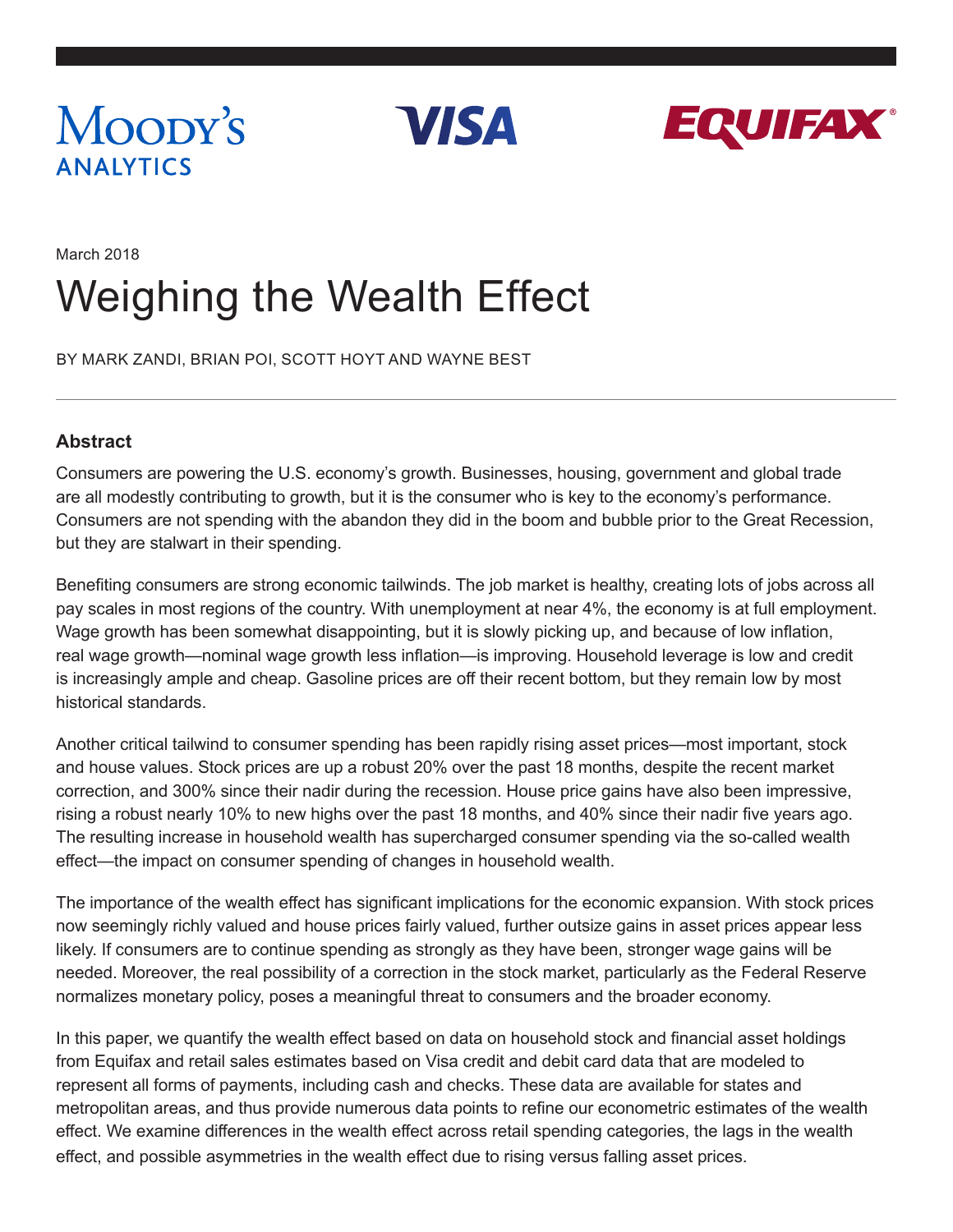# Weighing the Wealth Effect

#### BY MARK ZANDI, BRIAN POI, SCOTT HOYT, AND WAYNE BEST

onsumers are powering the U.S. economy's growth. Businesses, housing, government and global trade are all modestly contributing to growth, but it is the consumer who is key to the economy's performance. Consumers a not spe modestly contributing to growth, but it is the consumer who is key to the economy's performance. Consumers are not spending with the abandon they did in the boom and bubble prior to the Great Recession, but they are stalwart in their spending.

Benefiting consumers are strong economic tailwinds. The job market is healthy, creating lots of jobs across all pay scales in most regions of the country. With unemployment at near 4%, the economy is at full employment. Wage growth has been somewhat disappointing, but it is slowly picking up, and because of low inflation, real wage growth—nominal wage growth less inflation—is improving. Household leverage is low and credit is increasingly ample and cheap. Gasoline prices are off their recent bottom, but they remain low by most historical standards.

Another critical tailwind to consumer spending has been rapidly rising asset prices—most important, stock and house values. Stock prices are up a robust 20% over the past 18 months, despite the recent market correction, and 300% since their nadir during the recession. House price gains have also been impressive, rising a robust nearly 10% to new highs over the past 18 months, and 40% since their nadir five years ago. The resulting increase in household wealth has supercharged consumer spending via the so-called wealth effect—the impact on consumer spending of changes in household wealth.

The importance of the wealth effect has significant implications for the economic expansion. With stock prices now seemingly richly valued and house prices fairly valued, further outsize gains in asset prices appear less likely. If consumers are to continue spending as strongly as they have been,

stronger wage gains will be needed. Moreover, the real possibility of a correction in the stock market, particularly as the Federal Reserve normalizes monetary policy, poses a meaningful threat to consumers and the broader economy.

In this paper, we quantify the wealth effect based on data on household stock and financial asset holdings from Equifax and retail sales estimates based on Visa credit and debit card data that are modeled to represent all forms of payments, including cash and checks. These data are available for states and metropolitan areas, and thus provide numerous data points to refine our econometric estimates of the wealth effect. We examine differences in the wealth effect across retail spending categories, the lags in the wealth effect, and possible asymmetries in the wealth effect due to rising versus falling asset prices.

We estimate that the wealth effect on total consumer spending is 4.5 cents. That is, for every \$1 change in household wealth, consumer spending ultimately changes by 4.5 cents. Close to one-fourth of the growth in consumer spending during the current economic expansion,

and one-third of the

spending over the past year, is thus due to the wealth effect. The wealth effects are especially large for spending on travel and home improvement, and small for groceries and drugstores.

The wealth effects are at their maximum one year after the change in wealth, and they are bigger when asset prices are falling than when prices are rising. This suggests that if we were to suffer a major correction in stock price or housing values, consumer spending and the broader economy would be substantially impacted.

#### **Consumers lead the way**

U.S. consumers have been the strongest and most consistent source of growth in the current economic expansion. During the past eight years of the expansion, consumers have accounted for nearly three-fourths of the

**Chart 1: Consumers Power Economic Growth**

Share of GDP growth due to cons. spending in expansion yrs, %



Sources: BEA, Moody's Analytics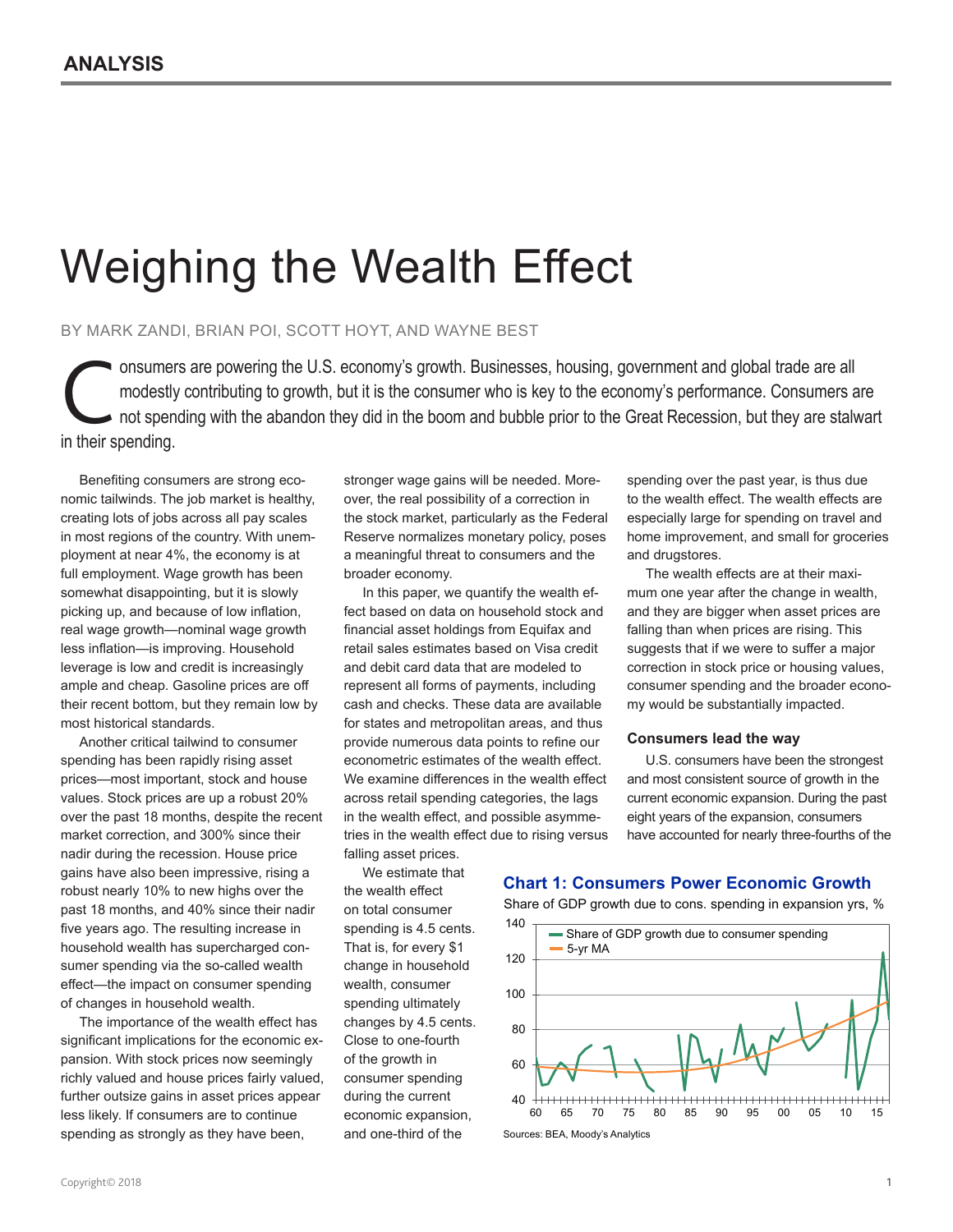economy's growth (see Chart 1). The strongest gains in spending have occurred in the past several years, as in the aftermath of the Great Recession many households struggled with foreclosures and deleveraging.

Critical to consumers has been the improving job market. Job growth has been consistently robust during the expansion, averaging well over 2 million jobs per year. This is about double the pace of job growth needed to absorb the slowing growth in the labor force, and thus unemployment and underemployment have steadily declined. At currently just over 4%, unemployment is consistent with a full-employment economy. Indicative of the tightening labor market are the record number of open job positions, across nearly every industry, and the rising quit rate, as workers jump to better jobs. Millennial workers have been particularly aggressive in moving to higherpaying and more suitable jobs.

The tight labor market is prompting businesses to give their workers bigger pay increases. Wages as measured by the employment cost index—the most accurate measure of wages—have accelerated from close to 1.5% per year a few years ago when unemployment was still high to near 2.5% today. Even bigger pay increases are forthcoming, although given lower underlying productivity growth and inflation, future nominal wage growth is likely to be slower than in times past.

Households have deleveraged. The proportion of after-tax income households must use to make payments and remain current on their debts has never been lower in the 35 years of available data. Mortgage delinquency rates remain near record lows, and while credit card delinquency rates are rising, this likely reflects a normalization of credit conditions. And most households have insulated themselves from higher interest rates by refinancing into long-term fixed-rate mortgages. A record low one-fifth of household debt has an interest rate that adjusts within a year of a change in market rates.

In response to the good credit conditions, lenders have eased up on their standards and credit is flowing freely. Creditand retail-card lending is back to normal, as is consumer finance lending. Even home

equity lending has come back to life, as higher house prices have increased homeowners' equity and lenders are more comfortable extending loans given muchimproved credit quality. It is also easier to qualify for a first mortgage loan to refinance or purchase a home, although standards are still a bit tight compared with

pre-housing bubble historical norms. The only exception is vehicle lending, as vehicle lenders have responded to a weakening in credit quality and have tightened their standards, contributing to the recent slowing in vehicle lending and sales.

Until recently, lower gasoline prices also provided a boost to consumers. Consumers currently spend about \$100 billion a year less on gas and on other energy, not quite 1% of spending, than they did before the collapse in oil prices several years ago.

#### **Wealth supercharger**

Supercharging consumer spending during this expansion has been the wealth effect. This goes to both the rapid rise in asset prices and the sensitivity of households' willingness and ability to spend in response to changes in their wealth.

The increase in household wealth has been stunning as stock and house prices have surged. Since their bottom near the nadir of the Great Recession in early 2009, stock prices have rocketed higher. Based on the Wilshire 5000, the value of all publicly traded stocks has risen from \$7 trillion to \$27 trillion. Over the past nearly two years, since the last significant correction in the stock market, the value is up more than 35%, equal to an increase in stock wealth of more than \$7 trillion.

The revival in house values has also been impressive. House prices hit bottom in early 2012, after a long, painful 30% crash in prices during the housing bust. Since then prices have fully recovered and are at record highs. The value of housing

#### **Chart 2: Wealth Surges, Saving Rate Falls**



owned by households has risen from a low of not quite \$16 trillion to about \$24.5 trillion. Over the past two years, house prices are up 12%, equal to an increase in housing wealth of close to \$2.5 trillion.

The impact of changes in household wealth on consumer spending is the strong inverse relationship between wealth and the personal saving rate (see Chart 2). The simple correlation coefficient between the ratio of household assets to disposable income and the personal saving rate over the past more than 50 years is a very strong -0.84. That is, rising asset values are associated with declining personal saving, and thus more consumer spending. That the relationship remains very strong today is clear in that over the past five years, during which the assets-to-disposable income ratio has surged close to a record high, the personal saving rate has been halved from 7% to its current near 3%. The only other time the personal saving rate was lower than it is today was back during the housing bubble in the mid-2000s.

Also consistent with a strong wealth effect is that the decline in saving during this expansion has been among the highest-income households that are also the wealthiest households (see Table 1). Those households in the top 5% of the income distribution are the only households for which saving rates have fallen since the Great Recession.

#### **Methodological notes**

While this is strong evidence of a wealth effect, to quantify its size we need to use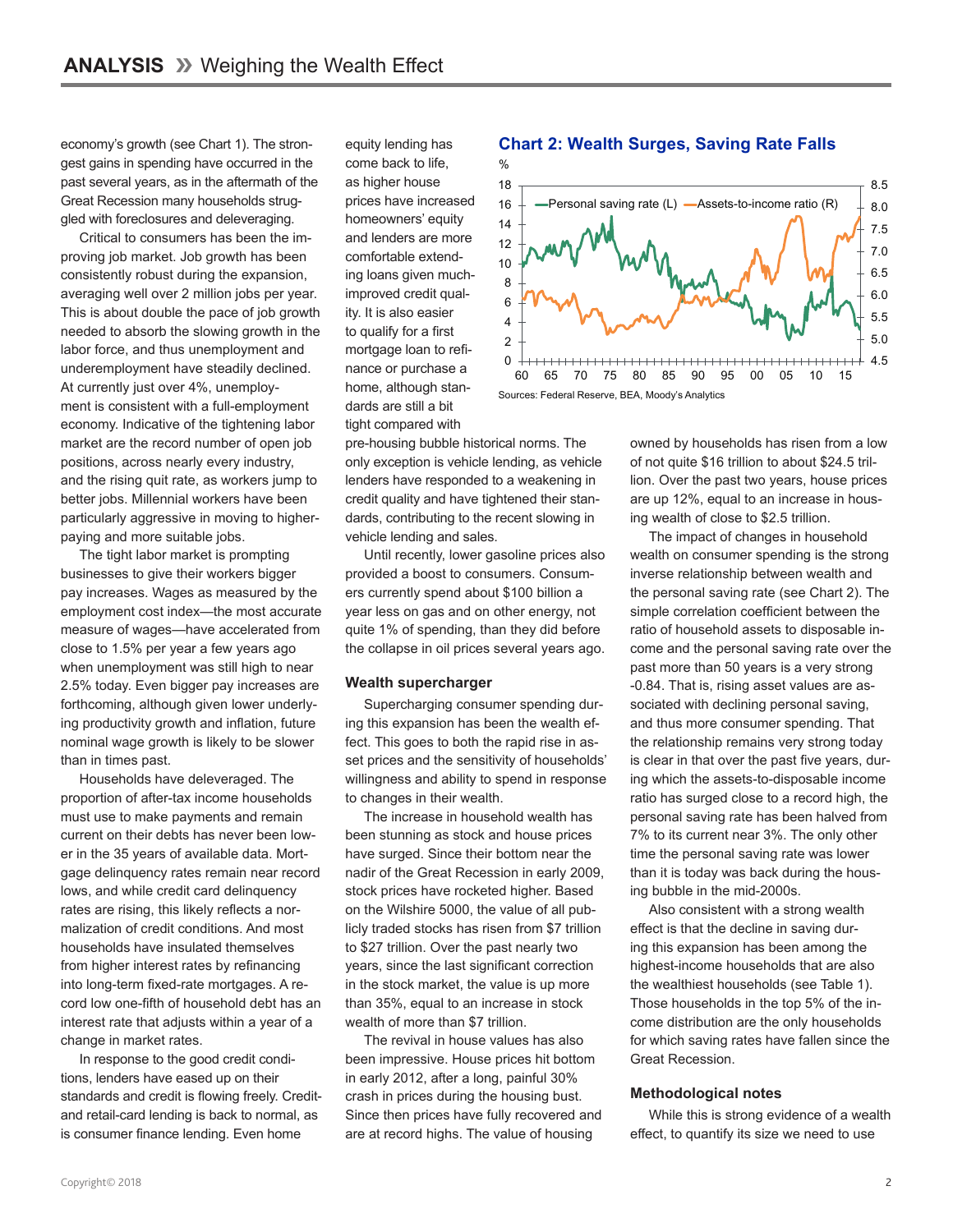|                                  | <b>Personal saving rate</b>     |                                  |                                    |                                       |                                   |
|----------------------------------|---------------------------------|----------------------------------|------------------------------------|---------------------------------------|-----------------------------------|
|                                  | <b>Pre-bubbles</b><br>1990-1994 | <b>Stock bubble</b><br>1995-1999 | <b>Housing bubble</b><br>2000-2007 | <b>Great Recession</b><br>2008-2009Q2 | <b>Expansion</b><br>2009Q2-2017Q2 |
| Total population                 | 10.2                            | 7.1                              | 3.0                                | 9.9                                   | 8.1                               |
| Part of the income distribution: |                                 |                                  |                                    |                                       |                                   |
| Income: 0% - 39.9%               | 5.7                             | 6.7                              | 3.0                                | 3.8                                   | 4.0                               |
| Income: 40% - 59.9%              | 4.6                             | 3.0                              | $-0.3$                             | 2.5                                   | 4.5                               |
| Income: 60% - 79.9%              | 6.1                             | 3.3                              | $-0.0$                             | 2.9                                   | 5.1                               |
| Income: 80% - 94.9%              | 10.1                            | 6.4                              | 1.7                                | 7.3                                   | 7.9                               |
| Income: 95% - 100%               | 17.5                            | 12.4                             | 6.7                                | 19.2                                  | 11.9                              |

#### **Table 1: The Highest Income Group Has Reduced Its Saving Rate During the Recovery**

|                                  | Change in the personal saving rate |                            |                              |                                  |  |
|----------------------------------|------------------------------------|----------------------------|------------------------------|----------------------------------|--|
|                                  | 1995-1999<br>vs. 1990-1994         | 2000-2007<br>vs. 1995-1999 | 2008-2009Q2<br>vs. 2000-2007 | 2009Q2-2017Q2<br>vs. 2008-2009Q2 |  |
| Total population                 | $-3.0$                             | $-4.2$                     | 7.0                          | $-1.8$                           |  |
| Part of the income distribution: |                                    |                            |                              |                                  |  |
| $Income: 0\% - 39.9\%$           | 1.0                                | $-3.8$                     | 0.8                          | 0.2                              |  |
| Income: 40% - 59.9%              | $-1.6$                             | $-3.3$                     | 2.8                          | 2.0                              |  |
| Income: 60% - 79.9%              | $-2.8$                             | $-3.3$                     | 3.0                          | 2.2                              |  |
| Income: 80% - 94.9%              | $-3.7$                             | $-4.7$                     | 5.6                          | 0.6                              |  |
| Income: 95% - 100%               | $-5.2$                             | $-5.6$                     | 12.4                         | $-7.3$                           |  |

Note: A description of the methodology used to construct estimates of the personal saving rate by income is available upon request.

Sources: Federal Reserve, Moody's Analytics

econometric analysis. Our methodological approach is described in detail in our [previous paper](https://www.economy.com/mark-zandi/documents/2015-10-10-Wealth-Matters-A-Lot.pdf) on the wealth effect, but put simply, it rests on estimating a standard consumption function that rests on a life-cycle/permanent income hypothesis model of consumption. This is similar to the approach taken in most other wealth effect studies.

What makes our study unique is that it is based on data on retail sales and household assets at the state and metropolitan area level for the past decade since before the start of the Great Recession. Equifax is the source of the household financial assets data, which has a semiannual periodicity that is interpolated to a quarterly periodicity and is available for various types of financial assets, including stocks. Visa is the source of the modeled retail sales data, which has a monthly periodicity and is available for various retail categories. Moody's Analytics is the source of the data on the value of housing, which is based on house prices and the stock of homes, and homeowners' equity is also available using mortgage debt data from Equifax.

We estimate consumption functions for each retail spending category at a quarterly periodicity. These consumption functions are estimated as panel regressions over the past decade across all states or metropolitan areas.

#### **Wealth effects vary**

The estimated wealth effects over the past decade are substantial and statistically significant. For total consumer sales, which is defined to include nonauto retail sales and spending on hotels and airline tickets, the elasticity with respect to changes in the value of financial and housing assets is 21 basis points (see Table 2). That is, for every 1-percentage point change in asset values, consumer sales changes by 21 basis points. Translating this into dollars and cents, for every \$1 change in asset values, consumer sales change by almost 2 cents. The relationship between asset values and consumer sales spending is statistically very strong, as is evident from the large t-statistic.

Since consumer sales account for just over 40% of all consumer spending, if we assume that the wealth effect on the rest of consumer spending is the same as for

sales, then the wealth effect for all consumer spending is an estimated 4.5 cents.

The largest wealth effects are for spending on travel. The estimated wealth effect elasticity for airline tickets is 61 basis points, and that for hotels and motels is 44 basis points. It is intuitive that these wealth effects are large given that spending on travel is highly discretionary. Most households need to feel that they are in a good financial position before taking a trip. The wealth effect elasticities for home improvement and home furnishings are also large at 50 and 41 basis points, respectively. This too is intuitive, as households will not invest in their homes unless they feel as though it is an investment that will pay off. This is much more likely when house prices and thus housing wealth are rising quickly.

Wealth effects are smaller, but still consequential, for general merchandise stores. Not surprisingly, clothing stores have a similar wealth effect, as clothing is a large sales item for many general merchandise stores. Nonstore retailers, including internet retailers, have a wealth effect that is also similar. Wealth effects are much smaller for spending on more everyday items at grocery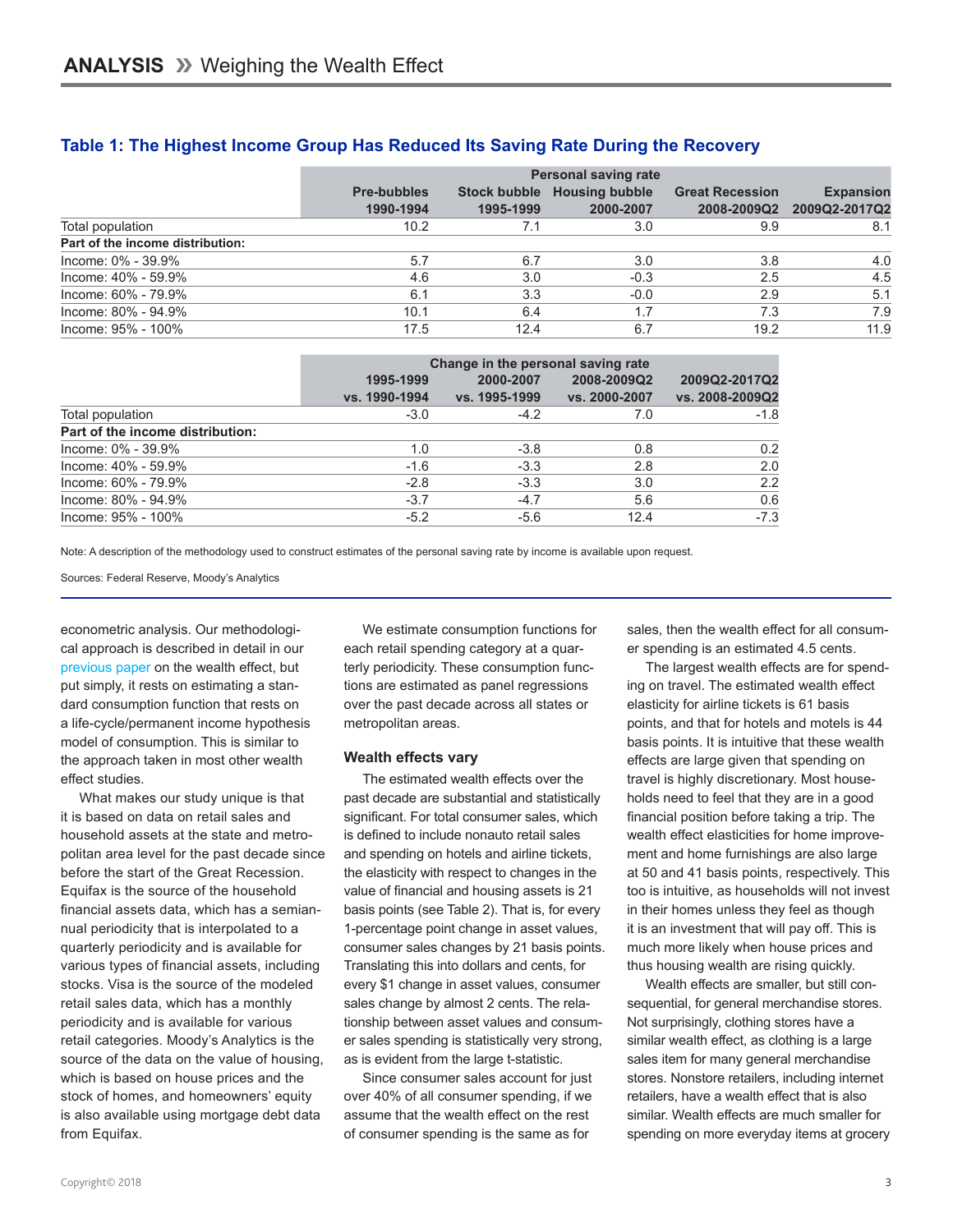stores, drugstores and gasoline stations. This is not surprising, as these are necessities that households will spend on regardless of whether they are more or less wealthy.

If there is a surprise in the results, it is that the wealth effect is not larger for sports and hobby stores, which include bookstores, and restaurants. These are somewhat discretionary purchases, although arguably increasingly less so for very busy middle-class families.

#### **Financial vs. housing wealth**

Decomposing the wealth effect into separate financial wealth effects, which includes stocks, bonds and deposits, and housing wealth effects, suggests that the housing wealth effects have been generally larger than the financial wealth effects (see Table 3). However, these results may be idiosyncratic to the current business cycle over which these wealth effects are estimated, a period dominated by the housing crash.

Across spending categories, as with the total wealth effect, the financial and housing wealth effects are generally larger for travel and spending on the home, and smaller for more essential items such as groceries. It is no surprise that the housing wealth effect is much larger than the financial wealth effect for furniture and appliance stores and building and hardware stores. The financial wealth effect is larger than the housing wealth effect only for general merchandise, grocery and clothing stores, but there is no financial wealth effect on sports and hobby stores and drugstores.

One seeming anomaly is that the financial wealth effect is larger than the housing wealth effect across all consumer sales. This is despite being smaller for core retail sales, a large subset of consumer sales, and most spending categories.

#### **Lags and asymmetries**

Wealth effects appear to impact consumer spending with a lag. After experimenting with various lag structures, a five-quarter second degree polynomial lag structure results in the best fitting relationships. The wealth effect in the initial quarter of the change in wealth is small and often negative, and then turns quickly positive in

#### **Table 2: Wealth Effect by Retail Spending Category**

|                                 | <b>Elasticity</b> | <b>T-statistic</b> |
|---------------------------------|-------------------|--------------------|
| Consumer sales                  | 0.212             | 42.9               |
| Retail sales less autos and gas | 0.157             | 34.0               |
| Airlines                        | 0.609             | 40.7               |
| Building & hardware             | 0.499             | 47.0               |
| Hotels & motels                 | 0.441             | 29.5               |
| Furniture & appliances          | 0.412             | 47.3               |
| Clothing stores                 | 0.194             | 21.5               |
| Nonretail stores                | 0.209             | 26.3               |
| General merchandise             | 0.171             | 27.4               |
| Sports & hobbies                | 0.192             | 25.7               |
| Restaurants                     | 0.150             | 25.4               |
| Gasoline stations               | 0.133             | 16.4               |
| Grocery stores                  | 0.092             | 16.4               |
| <b>Drugstores</b>               | 0.072             | 12.1               |

#### **Notes:**

Consumer sales are defined as nonauto retail sales and spending on hotels and airline tickets.

Panel regression using quarterly data from 2007Q3 to 2017Q2 across metropolitan areas, 13,910 observations. The left-hand side variable is real per capita retail spending by category; the left-hand side variables include as-

set values and disposable income on a real per capita basis.

Assets include financial assets and housing.

Disposable income and fixed effects by metro area are not shown.

The coefficients are interpreted as elasticities.

Sources: Moody's Analytics, Visa Retail Spending Monitor, Equifax, BEA, BLS, Census Bureau

#### **Table 3: Financial vs. Housing Wealth Effects**

|                                 | <b>Financial wealth effect</b> |                    | <b>Housing wealth effect</b> |                    |
|---------------------------------|--------------------------------|--------------------|------------------------------|--------------------|
|                                 | <b>Coefficient</b>             | <b>T-statistic</b> | <b>Coefficient</b>           | <b>T-statistic</b> |
| Consumer sales                  | 0.133                          | 34.7               | 0.082                        | 20.3               |
| Retail sales less autos and gas | 0.046                          | 12.9               | 0.104                        | 27.6               |
| Airlines                        | 0.267                          | 23.1               | 0.384                        | 31.5               |
| Building & hardware             | 0.089                          | 11.1               | 0.433                        | 50.9               |
| Hotels & motels                 | 0.095                          | 8.2                | 0.321                        | 26.2               |
| Furniture & appliances          | 0.200                          | 29.4               | 0.227                        | 31.8               |
| Clothing stores                 | 0.118                          | 16.8               | 0.077                        | 10.4               |
| Nonretail stores                | 0.038                          | 6.2                | 0.173                        | 26.7               |
| General merchandise             | 0.084                          | 17.2               | 0.076                        | 14.8               |
| Sports & hobbies                | $-0.001$                       | $-0.1$             | 0.188                        | 31.1               |
| <b>Restaurants</b>              | 0.049                          | 10.7               | 0.092                        | 19.0               |
| Gasoline stations               | 0.026                          | 4.1                | 0.089                        | 13.4               |
| Grocery stores                  | 0.053                          | 12.3               | 0.034                        | 7.4                |
| <b>Drugstores</b>               | $-0.012$                       | $-2.5$             | 0.062                        | 12.8               |

#### **Notes:**

Consumer sales are defined as nonauto retail sales and spending on hotels and airline tickets.

Panel regression using quarterly data from 2007Q3 to 2017Q2 across metropolitan areas, 13,910 observations. The left-hand side variable is real per capita retail spending by category.

Stock wealth is measured by real per capita stock wealth with a five-quarter, second degree polynomial lag.

Housing wealth is measured by real per capita value of the stock of housing with a five-quarter, second degree polynomial lag.

Real per capita disposable income and fixed effects by metro area are not shown. The coefficients are interpreted as elasticities.

Sources: Moody's Analytics, Visa Retail Spending Monitor, Equifax, BEA, BLS, Census Bureau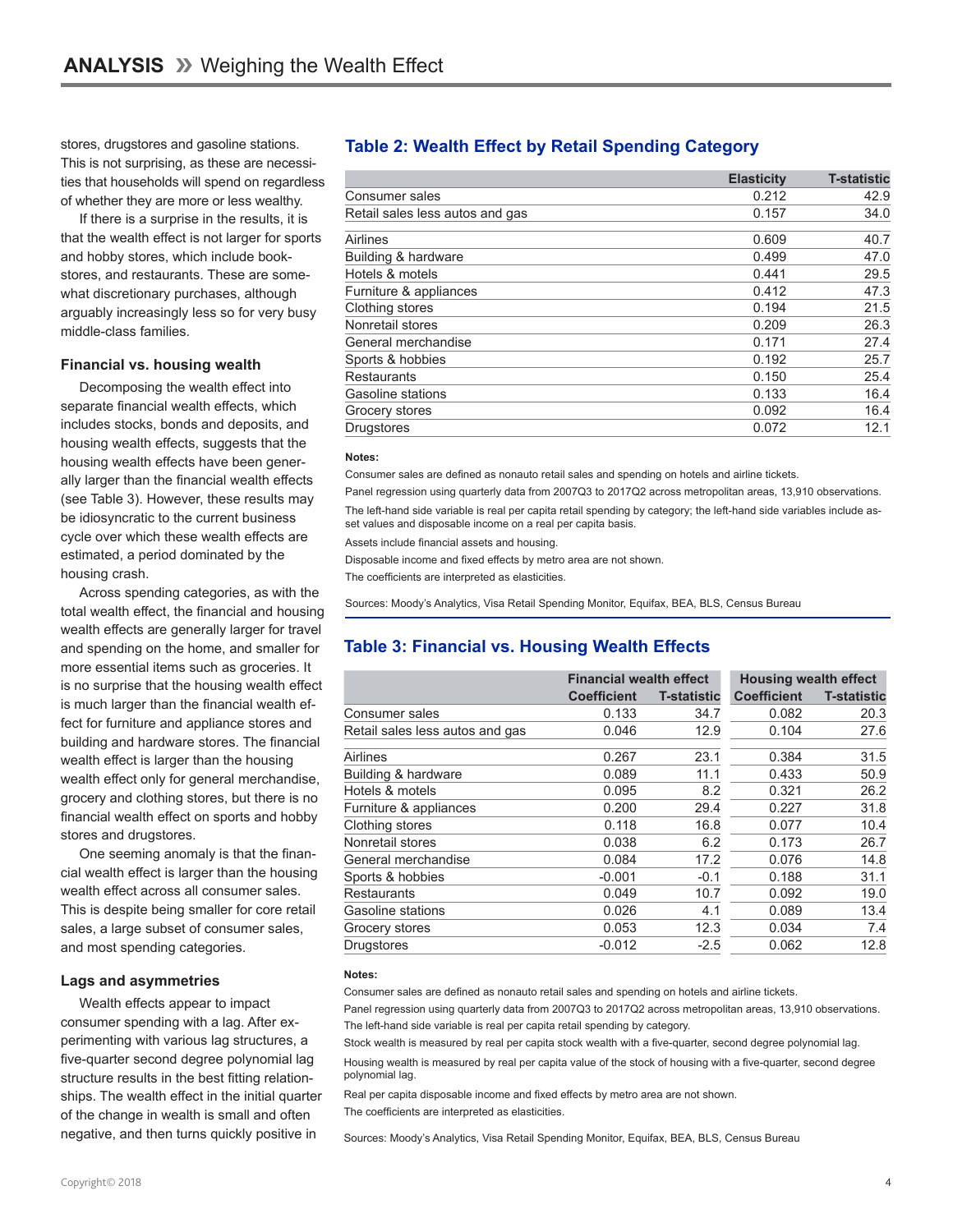#### **Table 4: Wealth Effects When Asset Prices Are Rising and Falling**

|                                 | Rising asset prices (7,852 observations) |                    | Falling asset prices (6,058 observations) |                    |
|---------------------------------|------------------------------------------|--------------------|-------------------------------------------|--------------------|
|                                 | <b>Coefficient</b>                       | <b>T-statistic</b> | <b>Coefficient</b>                        | <b>T-statistic</b> |
| Consumer sales                  | 0.143                                    | 18.7               | 0.237                                     | 33.3               |
| Retail sales less autos and gas | 0.082                                    | 11.6               | 0.191                                     | 29.0               |
| Hotels & motels                 | 0.481                                    | 22.8               | 0.413                                     | 18.1               |
| Airlines                        | 0.621                                    | 27.0               | 0.613                                     | 28.6               |
| Building & hardware             | 0.339                                    | 20.0               | 0.558                                     | 37.9               |
| Furniture & appliances          | 0.254                                    | 19.2               | 0.482                                     | 39.1               |
| General merchandise             | 0.155                                    | 15.5               | 0.178                                     | 20.2               |
| Gasoline stations               | 0.127                                    | 10.3               | 0.127                                     | 10.7               |
| <b>Restaurants</b>              | 0.069                                    | 7.4                | 0.180                                     | 33.3               |
| Nonretail stores                | 0.127                                    | 10.3               | 0.267                                     | 23.8               |
| <b>Drugstores</b>               | 0.001                                    | 0.1                | 0.088                                     | 10.6               |
| Clothing stores                 | 0.051                                    | 3.6                | 0.253                                     | 20.2               |
| Sports & hobbies                | 0.017                                    | 1.5                | 0.282                                     | 27.8               |
| Grocery stores                  | 0.003                                    | 0.3                | 0.126                                     | 15.8               |

#### **Notes:**

Consumer sales are defined as nonauto retail sales and spending on hotels and airline tickets.

Panel regression using quarterly data from 2007Q3 to 2017Q2 across metropolitan areas.

The left-hand side variable is real per capita retail spending by category.

Stock wealth is measured by real per capita stock wealth with a five-quarter, second degree polynomial lag.

Housing wealth is measured by real per capita value of the stock of housing with a five-quarter, second degree polynomial lag.

Real per capita disposable income and fixed effects by metro area are not shown.

The coefficients are interpreted as elasticities.

Sources: Moody's Analytics, Visa Retail Spending Monitor, Equifax, BEA, BLS, Census Bureau

the second quarter after the change. The peak of the wealth effect generally occurs within one year after the change in wealth.

There is some variability in the lags across spending categories. The wealth effect impacts occur much more quickly at general merchandise and clothing stores, they are fairly even over time for nonstore retailers, and they take longer to develop for spending on airlines and home improvement. This appears intuitive since it takes longer to plan for a trip or to repair or remodel a home.

The wealth effect is significantly larger and statistically more significant when asset prices are falling than when they are rising (see Table 4). For total consumer sales, the wealth elasticity in rising asset markets is 14 basis points, which translates into almost 3 cents of consumer spending for every dollar increase in wealth. This compares with an elasticity of 24 basis points in falling markets, equal to 5 cents of spending for every dollar decrease in wealth.

The wealth effect is positive and highly significant in periods when asset prices are falling across all spending categories. It is especially large for spending on homes and travel, and even for general merchandise and nonstore retailers. Drugstores are the only spending category for which the wealth effect is relatively small. The wealth effect is also generally positive and significant across spending categories in periods when asset prices are rising, with the exception being spending on more essential items such as groceries and at drugstores. There is also no wealth effect on sports and hobby stores in rising markets.

The wealth effect is larger in down markets than in up markets across all spending categories, except for hotels and motels. The wealth effects are not very different for airlines and gasoline stations. The difference between wealth effects in down and up markets is largest for spending on the home, clothing and sports and hobby stores.

We also tested whether the wealth effect has been larger in metropolitan areas that have enjoyed a quicker recovery in house prices. Metro areas where house prices have risen above their prerecession peaks

do not appear to have larger wealth effects than metro areas where house prices are still below their peaks. State and metro area economies have gone through very different experiences in recent years, yet the stock and housing wealth effects across regions do not appear to vary all that much. Perhaps this goes in part to the national financial and banking systems.

#### **Adding it all up**

Continued sturdy consumer spending is critical to the ongoing strength of the U.S. economic expansion, and this study suggests that the wealth effect is critical to the consumer.

Given that households' stock holdings and housing wealth have increased by over \$25 trillion since the start of the economic expansion, a near doubling in wealth, the wealth effect has lifted real consumer spending by over \$600 billion during this economic expansion. An impressive approximately one-fourth of the increase in consumer spending during the expansion is due to the wealth effect.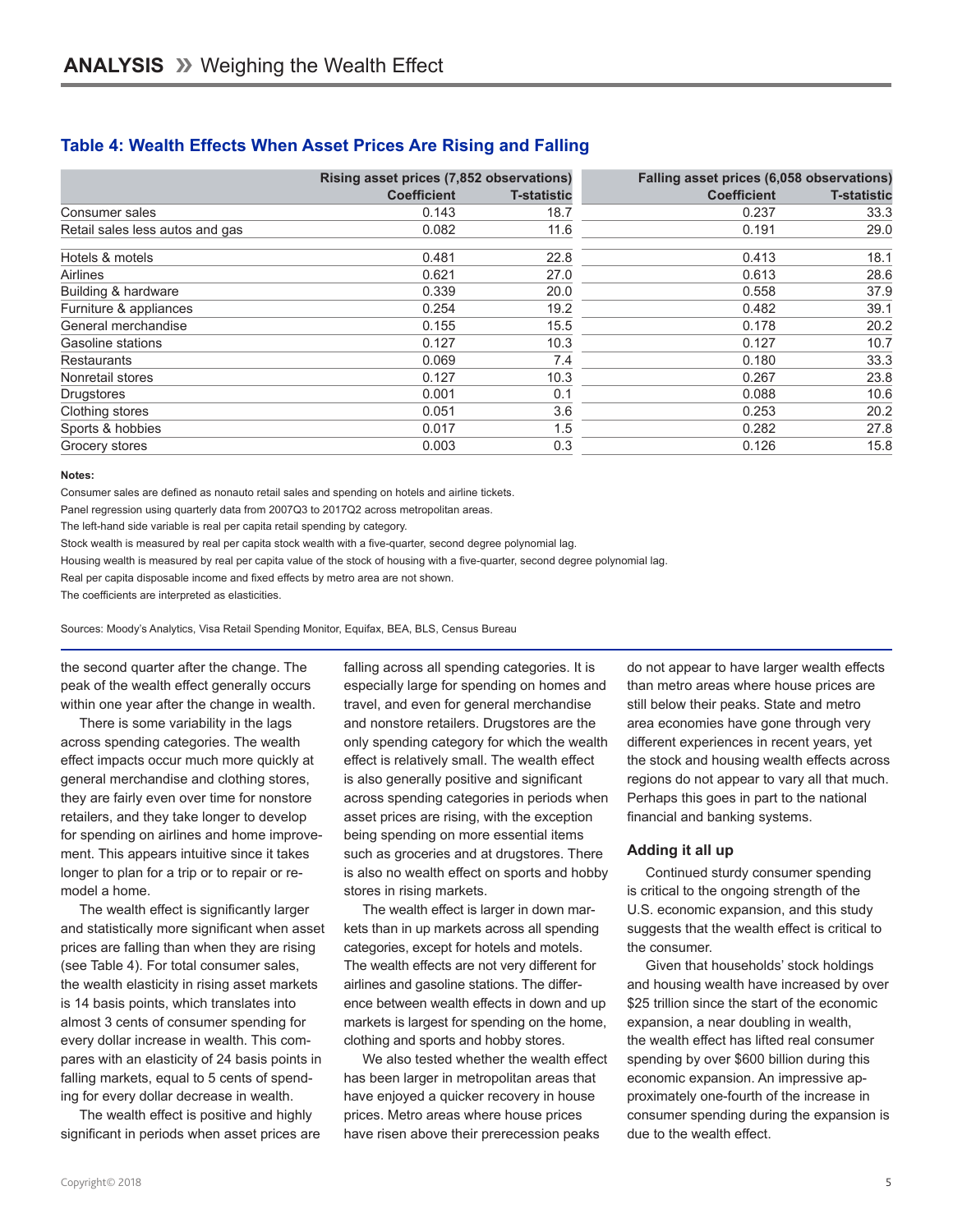The wealth effect's contribution to overall GDP growth has thus been significant. Real GDP has expanded at close to a 2.2% per year pace during the eight years of the recovery. Of this growth, almost half a percentage point per year is due to the wealth effect alone, according to our analysis. That is, without the positive wealth effect, real GDP growth during this expansion would have been a paltry 1.7% per annum.

This highlights the importance of the Federal Reserve's quantitative easing program in supporting the current economic expansion. One of the principal channels through which QE and the resulting lower long-term interest rates impact the real economy is through higher asset prices and the resulting wealth effects. At its peak impact in late 2013, QE reduced 10-year Treasury yields by approximately 100 basis points, lifting stock prices by more than 15% and house prices by almost 10%. Doing the arithmetic, the Fed's QE lifted real GDP growth via the wealth effect by more than 75 basis points on a cumulative basis by the end of 2013. This is not quite threequarters of the total estimated increase in real GDP due to the Fed's QE programs.

With the Fed now winding down QE and prospects for higher interest rates, risks are rising that asset prices will come under pressure and that the wealth effect will fade, or even more serious, weigh on economic growth. With stock prices at record highs, and most measures of stock valuation stretched, there is a real threat of a significant and persistent decline in stock prices.

To see how serious, consider that a once-and-for-all decline in stock prices of 10%, consistent with a typical gardenvariety stock market correction, would ultimately reduce real GDP by about 70 basis points via the wealth effect. A sustained 20% decline, consistent with a bear market, would result in an economy that is barely growing and at risk of sliding into recession.

American consumers are key to the U.S. and global economic recoveries. Fortunately, they are enjoying significant tailwinds such as a stronger job market, low debt loads, and easier credit. However, it is critical that stock and housing values hold their own. The wealth effect is powerful, and declining stock or house prices could quickly overwhelm all the positives now powering consumer spending. This is not the most likely outlook, but it bears close watching.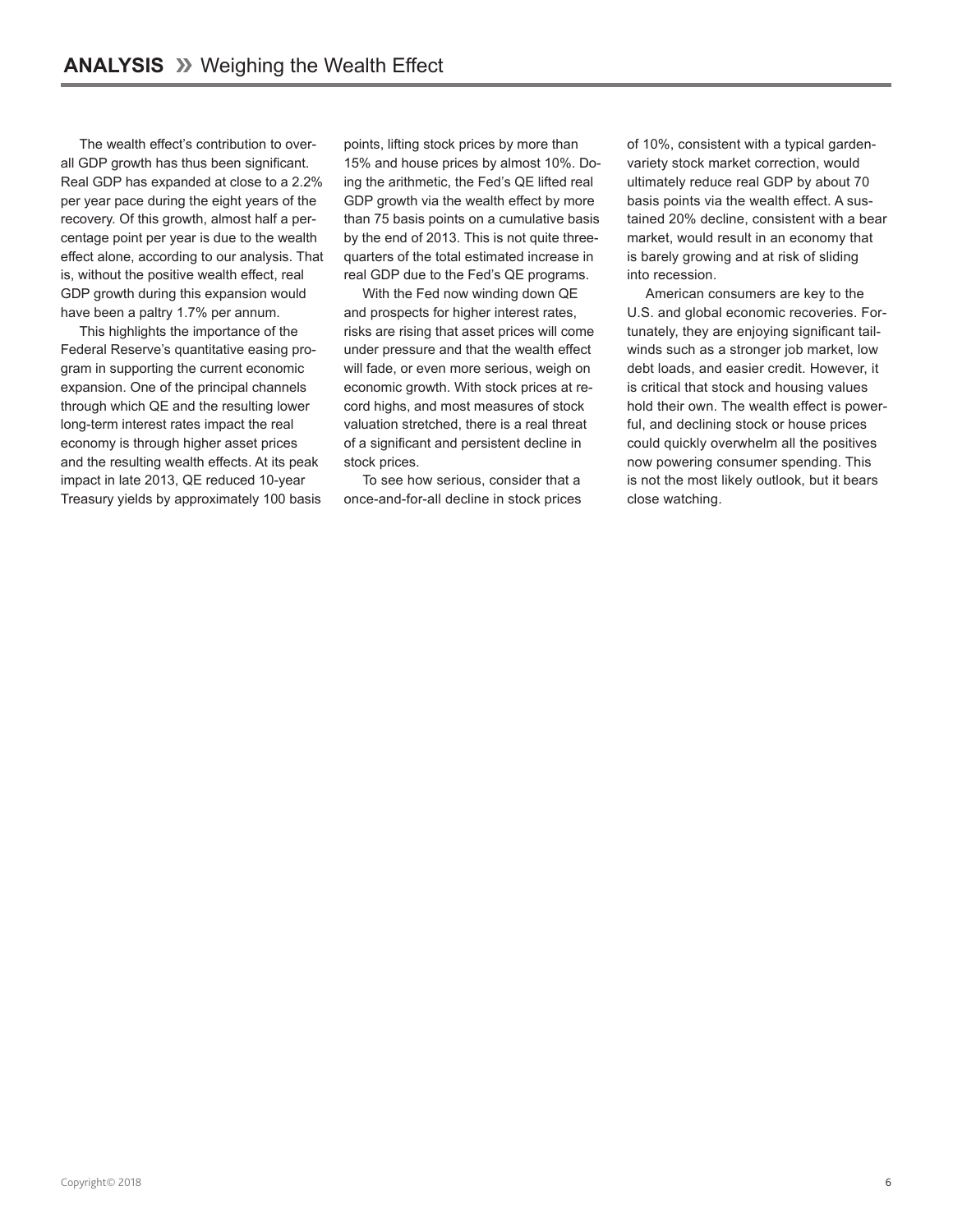# About the Authors

### Mark Zandi

Mark Zandi is chief economist of Moody's Analytics, where he directs economic research. Moody's Analytics, a subsidiary of Moody's Corp., is a leading provider of economic research, data and analytical tools. Dr. Zandi is a cofounder of the company Economy.com, which Moody's purchased in 2005.

Dr. Zandi's broad research interests encompass macroeconomics, financial markets and public policy. His recent research has focused on mortgage finance reform and the determinants of mortgage foreclosure and personal bankruptcy. He has analyzed the economic impact of various tax and government spending policies and assessed the appropriate monetary policy response to bubbles in asset markets.

A trusted adviser to policymakers and an influential source of economic analysis for businesses, journalists and the public, Dr. Zandi frequently testifies before Congress on topics including the economic outlook, the nation's daunting fiscal challenges, the merits of fiscal stimulus, financial regulatory reform, and foreclosure mitigation.

Dr. Zandi conducts regular briefings on the economy for corporate boards, trade associations and policymakers at all levels. He is on the board of directors of MGIC, the nation's largest private mortgage insurance company, and The Reinvestment Fund, a large CDFI that makes investments in disadvantaged neighborhoods. He is often quoted in national and global publications and interviewed by major news media outlets, and is a frequent guest on CNBC, NPR, Meet the Press, CNN, and various other national networks and news programs.

### Brian Poi

Brian Poi is a director in the Specialized Modeling Group at Moody's Analytics in West Chester PA, where he develops new products for forecasting and stress-testing purposes, leads external model validation projects, and supervises econometric model development for the Moody's Analytics U.S. economic forecast model. He also provides thought leadership and guidance on the use of advanced statistical and econometric methods in economic forecasting applications. In his prior role he developed a variety of credit loss, credit origination and deposit account models for use in both strategic planning and CCAR/DFAST environments. Before joining Moody's Analytics, Dr. Poi was an econometric developer and director of professional services at StataCorp LP, a leading provider of statistical analysis software. He received his PhD and MA in economics from the University of Michigan after graduating magna cum laude from Indiana University.

## Scott Hoyt

Scott Hoyt is senior director for Moody's Analytics, responsible for the firm's consumer forecasts and analysis. Dr. Hoyt contributes to Economy.com, speaks at conferences, and oversees the production of its U.S. economic forecast. He has done custom modeling for credit and consumer sector clients. His projects include estimating market size geographically for several large retail clients, analysis of spending by demographic groups and implications for the spending outlook, credit portfolio modeling, and delinquency and loss modeling. His areas of expertise include consumer spending, retail sales and industry performance, consumer credit, household income, demographics, and other aspects of consumer behavior and its macroeconomic and industry implications.

Before joining Moody's Analytics, Dr. Hoyt spent five years as an economist for J.C. Penney, where he did extensive work supporting the company's strategic planning efforts, real estate research department, merchandise departments, and credit department. He received his PhD and MA in economics from the University of Pennsylvania and his BA summa cum laude from Bates College.

### Wayne Best

As Chief Economist for Visa Inc., Wayne Best keeps close watch on emerging opportunities in the trillion-dollar payments industry. An active participant in the World Economic Forum's Future of Consumption community, he identifies economic trends shaping the future. His unique presentations explain the impact of these trends to company and client executives as well as government leaders around the globe.

Frequently quoted in the trade and business media, Best brings economic theory and analysis to life with compelling stories and up-tothe-minute data from the largest payment provider in the industry. Because he stays close to the underlying dynamics of the business, his insights provide a clear perspective on the consumer's ability to spend, save and pay down debt. His passion for business and engineer's logic turn mathematical models and technical jargon into business intelligence that enables future oriented business decisions.

Before joining Visa in 1990, Best worked as a consultant performing cost benefit analyses for the power industry. In addition to his MBA, Best holds a degree in nuclear engineering and has participated in the Stanford University and Kellogg School of Management executive programs.